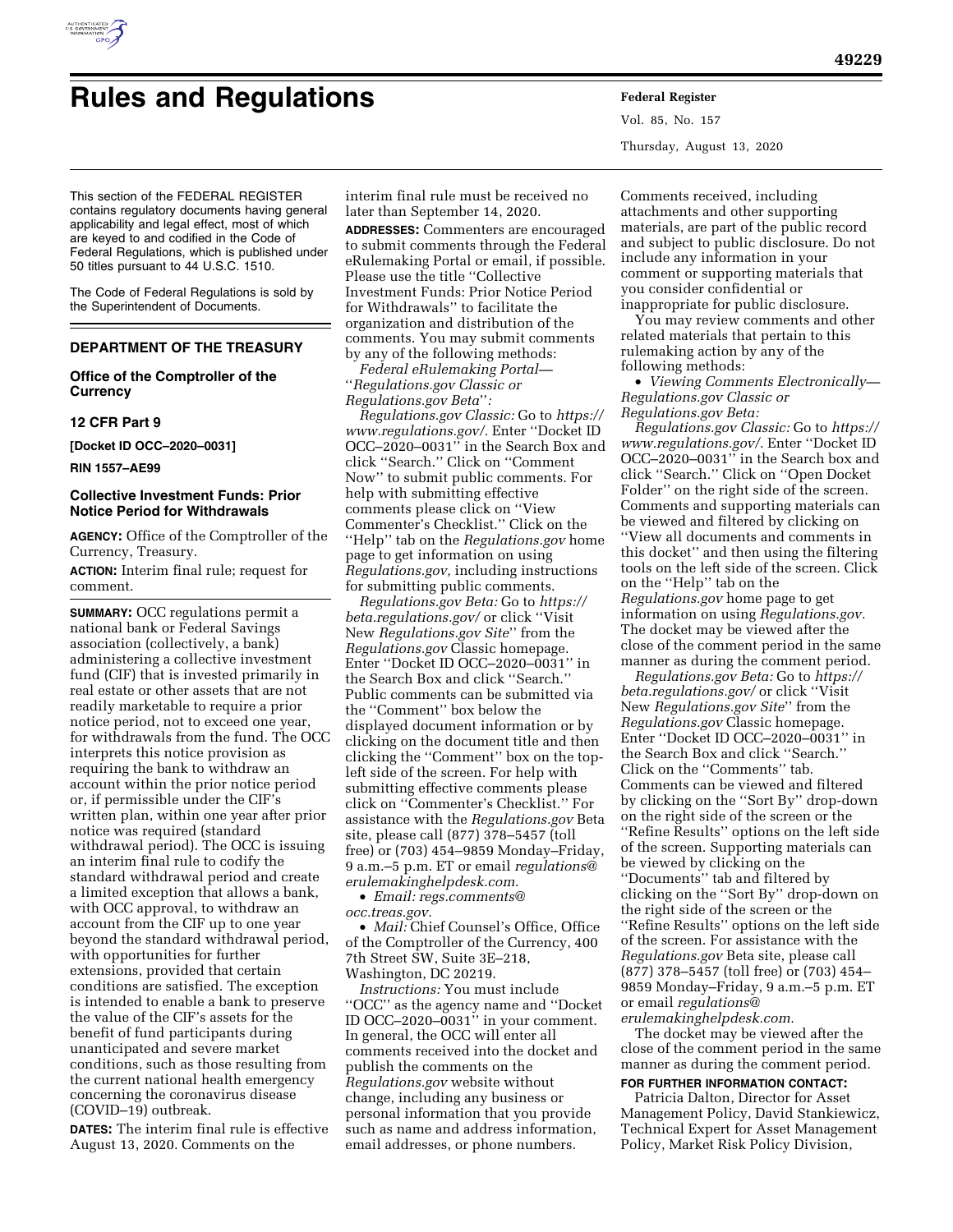Bank Supervision Policy, 202–649– 6360; Beth Kirby, Assistant Director, Asa Chamberlayne, Counsel, or Daniel Perez, Senior Attorney, Chief Counsel's Office, (202) 649–5490, for persons who are deaf or hearing impaired, TTY, (202) 649–5597, Office of the Comptroller of the Currency, 400 7th Street SW, Washington, DC 20219.

# **SUPPLEMENTARY INFORMATION:**

## **I. Background**

A collective investment fund (CIF) is a bank-managed fiduciary fund that holds pooled assets. A national bank or Federal savings association (collectively, a bank) that establishes and operates a CIF must do so in accordance with the criteria established under the OCC fiduciary activities regulation at 12 CFR 9.18.1 A CIF is funded through contributions by the CIF's participants, which are the beneficial owners of the fund's assets. A bank admitting a CIF participant or withdrawing all or part of its participating interest (that is, allowing the participant to, in effect, redeem a proportionate interest in the assets of the CIF) must do so on the basis of a valuation of the CIF's assets.<sup>2</sup>

A bank administering a CIF invested primarily in real estate or other assets that are not readily marketable may require a prior notice period of up to one year for withdrawals.3 The OCC has interpreted this notice as requiring the bank to withdraw an account within the prior notice period or, if permissible under the CIF's written plan, within one year after prior notice was required (standard withdrawal period).4 The OCC has also recognized, however, that there may be circumstances when a longer withdrawal period is appropriate. For example, during the 2009 financial crisis, the OCC permitted a bank to extend the time period for withdrawals, subject to certain conditions.<sup>5</sup>

During normal market conditions, a bank can typically satisfy withdrawal requests within the standard withdrawal period. However, in the event of unanticipated and severe market conditions, a bank may be faced with an increased number of withdrawal requests and reduced market liquidity. If the bank is required to sell assets held by a CIF to satisfy withdrawals within the standard withdrawal period, it may have difficulty realizing a fair value for

those assets. This could compel ''fire sales'' of CIF assets and lead to avoidable economic harm for CIF participants, which would be contrary to general fiduciary principles that require a CIF trustee to act in the interests of CIF participants. Similarly, an in-kind distribution 6 of CIF assets to CIF participants would be generally impractical and involve considerable difficulties and transaction costs for the participants, who may be ill-equipped to receive, manage, and liquidate such assets.

Extending the time period for acting upon withdrawal requests beyond the standard withdrawal period would allow a bank administering a CIF to take appropriate steps to satisfy the requests within the context of current market conditions, including allowing for an orderly liquidation of sufficient assets to raise cash through prudent and appropriate sales, as the return of more normal market conditions permit.

#### **II. Interim Final Rule**

The OCC is issuing an interim final rule that clarifies the standard withdrawal period and establishes a limited exception to that withdrawal period.

Under 12 CFR 9.18(b)(5)(iii), a bank administering a CIF invested primarily in real estate or other assets that are not readily marketable may require a prior notice period of up to one year for withdrawals. As described above, the OCC has interpreted this notice provision as requiring payment of the withdrawal requests within the standard withdrawal period. The IFR adds new paragraph  $(b)(5)(iii)(B)$  to § 9.18, which codifies the standard withdrawal period as a distinct provision of the rule and provides that a bank that requires a prior notice period for withdrawals generally must withdraw an account within the prior notice period or, if permissible under the CIF's written plan, within one year after prior notice was required.

The IFR also adds new paragraph  $(b)(5)(iii)(C)$  to §9.18 to create an exception to the standard withdrawal period that may be invoked under exceptional circumstances. Specifically, under the exception, a bank may withdraw an account from a CIF up to one year beyond the standard withdrawal period described in new paragraph (b)(5)(iii)(B), if the OCC approves and certain conditions are met. Namely, the fund's written plan

(including its notice and withdrawal policy) must authorize an extended withdrawal period and be fully disclosed to fund participants. In addition, the bank's board of directors, or a committee authorized by the board of directors, must make certain determinations and commitments. The bank's board of directors, or a committee authorized by the board of directors, must determine that (1) due to unanticipated and severe market conditions for specific assets held by the fund, an extended withdrawal period is necessary in order to preserve the value of the fund's assets for the benefit of fund participants; and (2) the extended withdrawal period is consistent with 12 CFR part 9 and applicable law. The bank's board of directors, or a committee authorized by the board of directors, must also commit that the bank will act upon any withdrawal request as soon as practicable. Finally, the rule provides discretion for the OCC to impose additional conditions if the OCC determines that the conditions are necessary or appropriate to protect the interests of fund participants.

The conditions established by this interim final rule are intended to ensure that the exception is only granted if it is consistent with fiduciary principles, applicable law, and the CIF's written plan.7 To ensure that the exception is consistent with these principles and requirements, and as described above, the OCC may impose additional conditions, such as requiring periodic progress reports from the bank.

If, due to ongoing severe market conditions, a bank has been unable to satisfy withdrawal requests during the one-year extension period without causing harm to participants, the bank may request OCC approval under new paragraph  $(b)(5)(iii)(D)$  for up to two additional one-year extensions. The OCC may only approve each additional one-year extension if the OCC determines that the bank has made a good faith effort to satisfy withdrawal requests during the original extension period and the bank has been unable to satisfy such requests without causing harm to participants due to ongoing severe market conditions. The bank must also continue to satisfy the conditions described in new paragraph (b)(5)(iii)(C). In the OCC's experience, the initial one-year extension should be sufficient in most cases to avoid a ''fire sale'' of CIF assets during stressed market conditions. Additional extensions are available in one-year increments to allow the OCC to review

<sup>1</sup>Pursuant to 12 CFR 150.260, the terms ''bank'' and ''national bank'' as used in 12 CFR 9.18 are deemed to include a Federal savings association.

<sup>2</sup> 12 CFR 9.18(b)(5)(i).

<sup>3</sup> 12 CFR 9.18(b)(5)(iii).

<sup>4</sup>*See, e.g.,* OCC Interpretive Letter No. 1121 (Aug. 2009) (Interpretive Letter 1121). 5 *Id.* 

<sup>6</sup>*See* 12 CFR 9.18(b)(5)(iv) (a bank may withdraw an account from a fund in cash, ratably in kind, a combination of cash and ratably in kind, or in any other manner permitted under state law where the bank national maintains the fund).

<sup>7</sup>*See* 12 CFR 9.18(b)(1) (written plan requirements).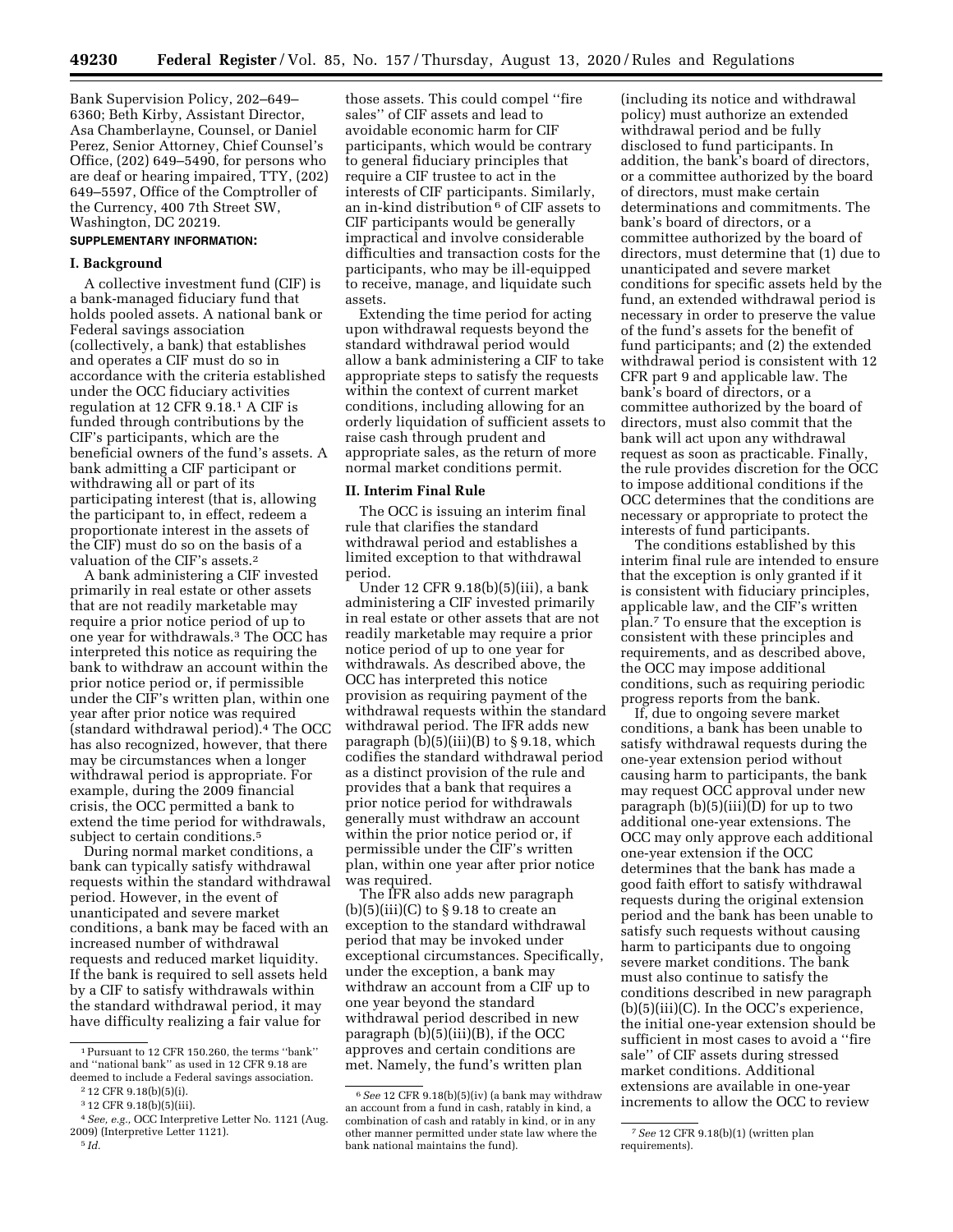the bank's ongoing efforts to satisfy withdrawal requests. The additional requests are capped at two years based on the OCC's experience with stressed market events and the need to balance the bank's and participants' interest in satisfying withdrawal requests at fair value with the participants' interest in timely withdrawals.

For example, under normal circumstances and pursuant to the standard withdrawal period in new paragraph (b)(5)(iii)(B), a bank that requires notice of withdrawal by December 31, 2020, is required to withdraw an account no later than December 31, 2021. However, if, due to exceptional circumstances, the bank receives a one-year extension of the standard withdrawal period pursuant to new paragraph  $(b)(5)(iii)(C)$ , the bank is required to withdraw the account no later than December 31, 2022. If the bank later receives an additional oneyear extension pursuant to new paragraph (b)(5)(iii)(D), the bank is required to withdraw the account no later than December 31, 2023.

# **III. Request for Comment**

The OCC invites comment on all aspects of this rulemaking. In particular, the OCC invites comment on whether the OCC approval requirement and associated conditions for an extended withdrawal period are (1) sufficient to ensure that any extension of the withdrawal period would be consistent with fiduciary principles and applicable law; and (2) consistent with general business practices.

## **IV. Administrative Law Matters**

## *A. Administrative Procedure Act*

The OCC is issuing the interim final rule without prior notice and the opportunity for public comment and the 30-day delayed effective date ordinarily prescribed by the Administrative Procedure Act (APA).8 Pursuant to section 553(b) of the APA, general notice and the opportunity for public comment are not required with respect to a rulemaking when an ''agency for good cause finds (and incorporates the finding and a brief statement of reasons therefor in the rules issued) that notice and public procedure thereon are impracticable, unnecessary, or contrary to the public interest.'' 9

The OCC is concerned that the disruption and stress in the real estate markets and other markets for not readily marketable assets resulting from the outbreak of the COVID–19 emergency, coupled with requiring a

bank to withdraw an account within the standard withdrawal period, may undermine the ability of a bank to realize an appropriate value for CIF assets and be harmful in preserving the value of the CIF's assets for the benefit of fund participants. Accordingly, the OCC finds that the public interest is best served by implementing the interim final rule immediately upon publication in the **Federal Register**.

The APA also requires a 30-day delayed effective date, except for (1) substantive rules, which grant or recognize an exemption or relieve a restriction; (2) interpretative rules and statements of policy; or (3) as otherwise provided by the agency for good cause.10 Because the rule relieves a restriction on banks, the interim final rule is exempt from the APA's delayed effective date requirement.11 In addition, for the same reasons set forth above under the discussion of section 553(b)(B) of the APA, the OCC finds good cause to publish the interim final rule with an immediate effective date.

While the OCC believes that there is good cause to issue the interim final rule without advance notice and comment and with an immediate effective date as of the date of **Federal Register** publication, the OCC is interested in the views of the public and requests comment on all aspects of the interim final rule.

#### *B. Congressional Review Act*

For purposes of Congressional Review Act, the Office of Management and Budget (OMB) makes a determination as to whether a final rule constitutes a ''major'' rule.12 If a rule is deemed a ''major rule'' by OMB, the Congressional Review Act generally provides that the rule may not take effect until at least 60 days following its publication.13

The Congressional Review Act defines a ''major rule'' as any rule that the Administrator of the Office of Information and Regulatory Affairs of the OMB finds has resulted in or is likely to result in (A) an annual effect on the economy of \$100,000,000 or more; (B) a major increase in costs or prices for consumers, individual industries, Federal, State, or local government agencies or geographic regions, or (C) significant adverse effects on competition, employment, investment, productivity, innovation, or on the ability of United States-based enterprises to compete with foreignbased enterprises in domestic and export markets.14

For the same reasons set forth above, the OCC is adopting the interim final rule without the delayed effective date generally prescribed under the Congressional Review Act. The delayed effective date required by the Congressional Review Act does not apply to any rule for which an agency for good cause finds (and incorporates the finding and a brief statement of reasons therefor in the rule issued) that notice and public procedure thereon are impracticable, unnecessary, or contrary to the public interest.15 In light of the potential economic harm described above, the OCC finds that delaying the effective date of the interim final rule would be contrary to the public interest.

As required by the Congressional Review Act, the OCC will submit the interim final rule and other appropriate reports to Congress and the Government Accountability Office for review.

## *C. Paperwork Reduction Act*

The Paperwork Reduction Act of 1995 (44 U.S.C. 3501–3521) (PRA) states that no agency may conduct or sponsor, nor is the respondent required to respond to, an information collection unless it displays a currently valid OMB control number. The interim final rule contains reporting requirements under the Paperwork Reduction Act. With the OCC's approval, and if certain conditions are satisfied, a bank may withdraw an account from a collective investment fund up to one year after the end of the standard withdrawal period.16 In addition, a bank may request that the OCC approve an extension beyond the one-year extension period, if certain conditions are satisfied.17 Extensions past the initial one-year extension must be requested and approved annually, for a maximum of two years after the initial one-year extension period.18

*Title of Information Collection:* 

Fiduciary Activities.

*OMB Control No.:* 1557–0140. *Frequency:* On occasion.

*Affected Public:* Businesses or other for-profit.

*Estimated number of respondents:* 4. *Total estimated annual burden:* 220 burden hours.

*Comments are invited on:* 

a. Whether the collections of information are necessary for the proper performance of the OCC's functions,

<sup>8</sup> 5 U.S.C. 553.

<sup>9</sup> 5 U.S.C. 553(b)(B).

<sup>10</sup> 5 U.S.C. 553(d).

<sup>11</sup> 5 U.S.C. 553(d)(1).

<sup>12</sup> 5 U.S.C. 801 *et seq.* 

<sup>13</sup> 5 U.S.C. 801(a)(3).

<sup>14</sup> 5 U.S.C. 804(2).

<sup>15</sup> 5 U.S.C. 808.

<sup>16</sup> 12 CFR 9.18(b)(5)(iii)(C) introductory text.

<sup>17</sup> 12 CFR 9.18(b)(5)(iii)(D).

<sup>18</sup> *Id.*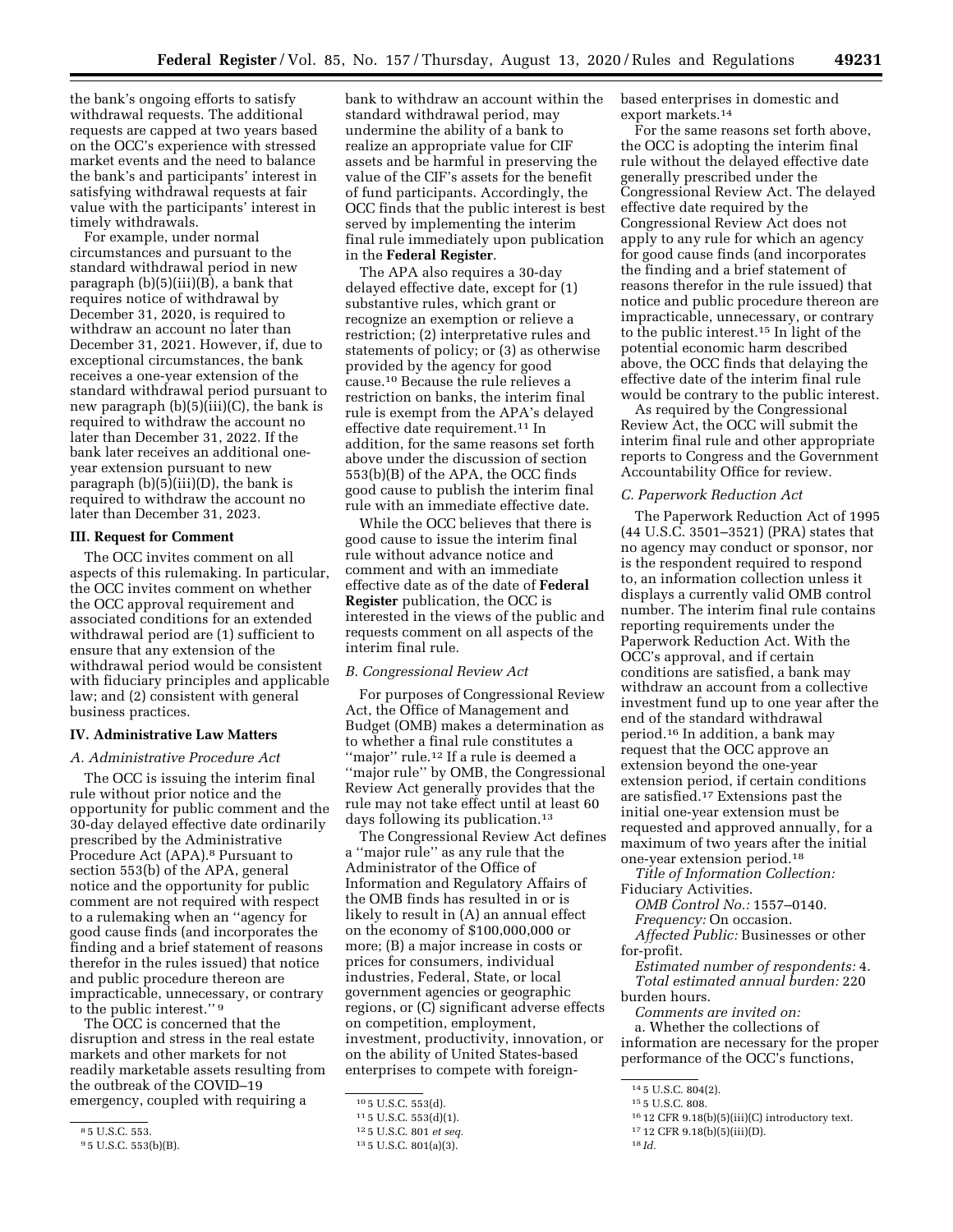including whether the information has practical utility;

b. The accuracy or the estimate of the burden of the information collections, including the validity of the methodology and assumptions used;

c. Ways to enhance the quality, utility, and clarity of the information to be collected;

d. Ways to minimize the burden of the information collections on respondents, including through the use of automated collection techniques or other forms of information technology; and

e. Estimates of capital or startup costs and costs of operation, maintenance, and purchase of services to provide information.

## *D. Regulatory Flexibility Act*

The Regulatory Flexibility Act (RFA) 19 requires an agency to consider whether the rules it proposes will have a significant economic impact on a substantial number of small entities.20 The RFA applies only to rules for which an agency publishes a general notice of proposed rulemaking pursuant to 5 U.S.C. 553(b). As discussed previously, consistent with section 553(b)(B) of the APA, the OCC has determined for good cause that general notice and opportunity for public comment is impracticable and contrary to the public's interest, and therefore the OCC is not issuing a notice of proposed rulemaking. Accordingly, the OCC concludes that the RFA's requirements relating to initial and final regulatory flexibility analysis do not apply. Nevertheless, the OCC is interested in receiving feedback on ways that the OCC can reduce any potential burden of the interim final rule on small entities.

# *E. Riegle Community Development and Regulatory Improvement Act of 1994*

Pursuant to section 302(a) of the Riegle Community Development and Regulatory Improvement Act  $(RCDRIA),<sup>21</sup>$  in determining the effective date and administrative compliance requirements for new regulations that impose additional reporting, disclosure, or other requirements on insured depository institutions (IDIs), each Federal banking agency must consider, consistent with the principle of safety and soundness and the public interest, any administrative burdens that such regulations would place on depository

21 12 U.S.C. 4802(a).

institutions, including small depository institutions, and customers of depository institutions, as well as the benefits of such regulations. In addition, section 302(b) of RCDRIA requires new regulations and amendments to regulations that impose additional reporting, disclosures, or other new requirements on IDIs generally to take effect on the first day of a calendar quarter that begins on or after the date on which the regulations are published in final form, with certain exceptions, including for good cause.22 For the reasons described above, the OCC finds good cause exists under section 302 of RCDRIA to publish the interim final rule with an immediate effective date.

## *F. Use of Plain Language*

Section 722 of the Gramm-Leach-Bliley Act 23 requires the Federal banking agencies to use ''plain language'' in all proposed and final rules published after January 1, 2000. In light of this requirement, the OCC has sought to present the interim final rule in a simple and straightforward manner. The OCC invites comments on whether there are additional steps the OCC can take to make the rule easier to understand. For example:

• Have we organized the material to suit your needs? If not, how could this material be better organized?

• Are the requirements in the regulation clearly stated? If not, how could the regulation be more clearly stated?

• Does the regulation contain language or jargon that is not clear? If so, which language requires clarification?

• Would a different format (grouping and order of sections, use of headings, paragraphing) make the regulation easier to understand? If so, what changes to the format would make the regulation easier to understand?

• What else could we do to make the regulation easier to understand?

## *G. Unfunded Mandates Act*

As a general matter, the Unfunded Mandates Act of 1995 (UMRA), 2 U.S.C. 1531 *et seq.,* requires the preparation of a budgetary impact statement before promulgating a rule that includes a Federal mandate that may result in the expenditure by State, local, and tribal governments, in the aggregate, or by the private sector, of \$100 million or more in any one year. However, the UMRA does not apply to final rules for which a general notice of proposed rulemaking was not published. *See* 2 U.S.C. 1532(a).

Therefore, because the OCC has found good cause to dispense with notice and comment for this interim final rule, the OCC concludes that the requirements of UMRA do not apply to this interim final rule.

## **List of Subjects**

## *12 CFR Part 9*

Estates, Investments, National banks, Reporting and recordkeeping requirements, Trusts and trustees.

## **Office of the Comptroller of the Currency**

# **12 CFR CHAPTER I**

# **Authority and Issuance**

For the reasons set forth in the preamble, the OCC amends chapter I of Title 12 of the Code of Federal Regulations as follows:

# **PART 9—FIDUCIARY ACTIVITIES OF NATIONAL BANKS**

■ 1. The authority citation for part 9 continues to read as follows:

**Authority:** 12 U.S.C. 24 (Seventh), 92a, and 93a; 15 U.S.C. 78q, 78q-1, and 78w.

■ 2. Section 9.18 is amended by revising paragraph (b)(5)(iii):

## **§ 9.18 Collective investment funds.**

# \* \* \* \* \*

(b) \* \* \*

(iii) *Prior notice period for withdrawals from funds with assets not readily marketable*—(A) A bank administering a collective investment fund described in paragraph (a)(2) of this section that is invested primarily in real estate or other assets that are not readily marketable may require a prior notice period, not to exceed one year, for withdrawals.

(B) A bank that requires a prior notice period for withdrawals must withdraw an account from the fund within the prior notice period or, if permissible under the fund's written plan, within one year after the date on which notice was required, except as described in paragraph (b)(5)(iii)(C) of this section.

(C) A bank may withdraw an account from the fund up to one year after the withdrawal period described in paragraph (b)(5)(iii)(B) of this section, with the OCC's approval, provided that the following conditions are met:

(*1*) The fund's written plan, including its notice and withdrawal policy, authorizes an extended withdrawal period and is fully disclosed to fund participants;

(*2*) The bank's board of directors, or a committee authorized by the board of

<sup>19</sup> 5 U.S.C. 601 *et seq.* 

<sup>20</sup>Under regulations issued by the Small Business Administration, a small entity includes a depository institution, bank holding company, or savings and loan holding company with total assets of \$600 million or less and trust companies with total assets of \$41.5 million or less. *See* 13 CFR 121.201.

<sup>22</sup> 12 U.S.C. 4802.

<sup>23</sup> 12 U.S.C. 4809.

 $(5) * * * *$